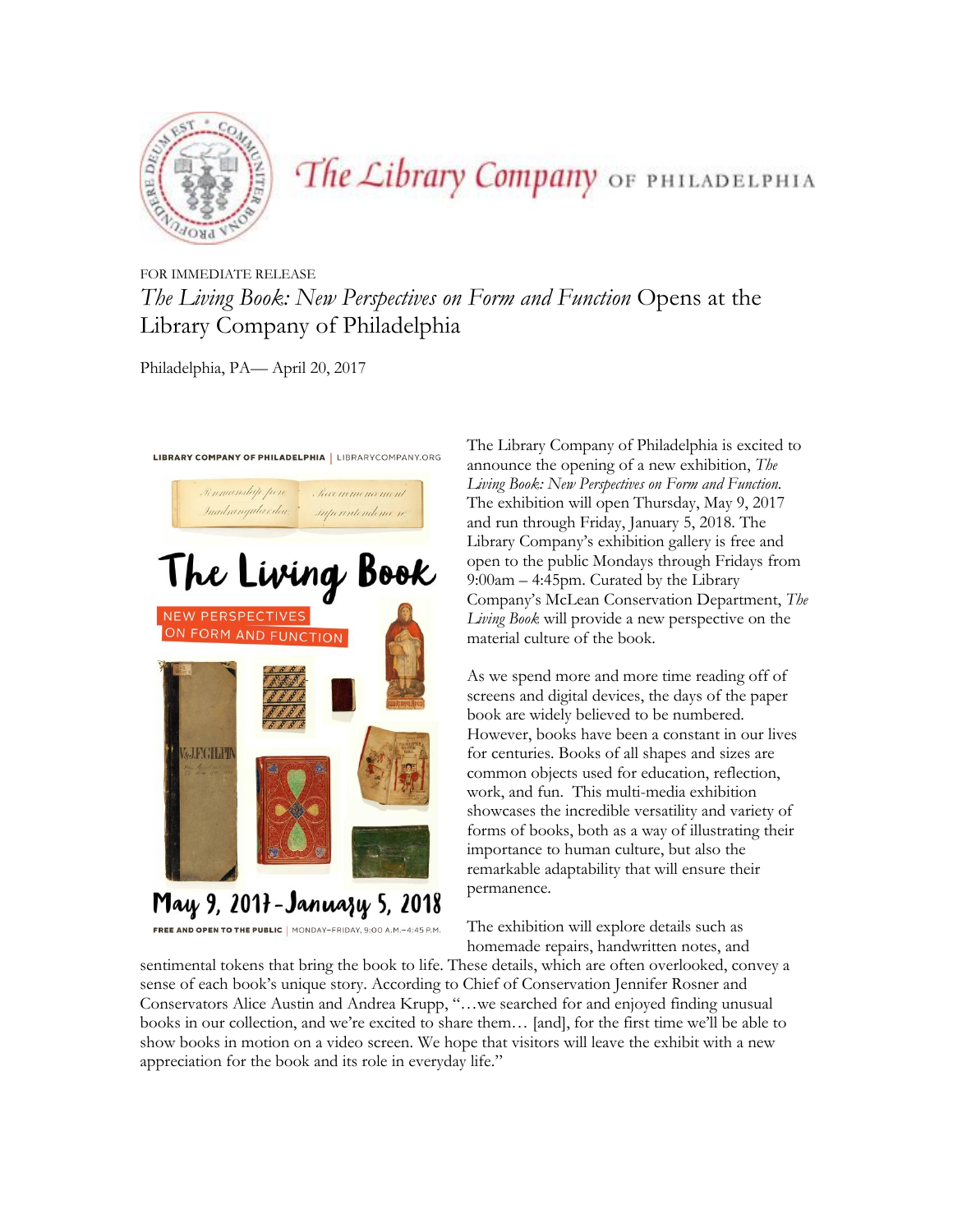Also included are various materials and ephemera, including prints, photographs, broadsides, and advertisements. Books help us remember the past, record the present, and imagine the future. *The Living Book* will inspire you to think about how we use books in our daily life, and the value of its preservation for discovery and exploration in the future.







Photograph album with stand, ca. 1908. Michael Zinman Binding Fund.

Lydia L. A. Very, *Red Riding Hood* (Boston, ca.1863).

Jonathan Edwards, *The Life of Rev. David Brainerd* (New York, 1834). Michael Zinman

On May 9th, the Library Company will host an Exhibition Opening featuring remarks from Edwin Wolf 2nd Director, Dr. Michael J. Barsanti, and the curators of the exhibition. The highlight of the evening will be a collector's discussion held by renowned book collector, Michael Zinman.

Michael Zinman, Trustee Emeritus of the Library Company, is a collector of American imprints and American trade bindings. Through gifts and purchases, Mr. Zinman has contributed over 14,000 books, pamphlets, and broadsides to the Michael Zinman Collection of Early American Imprints, acquired by the Library Company in 2000. It is the largest such collection assembled in the  $20<sup>th</sup>$ century and larger than all but a handful of institutional collections.

Several spring programs and events will be held in conjunction with the exhibition. All events will be held at the Library Company of Philadelphia, unless otherwise specified. Details and links to registration can be found at [www.librarycompany.org/events.](http://www.librarycompany.org/events)

What: Medical History Collection and *The Living Book* Tour Ticket Price: Free for Members/ \$10 for Non- Members When: Tuesday, May 16 at 2:30pm

This two-part tour includes a collections review with the Library Company co-Director of the Visual Culture Program and Associate Curator of Prints & Photographs, Erika Piola and exclusive *The Living Book* tour with exhibition curators.

What: *The Living Book* Symposium

Ticket Price: Free for Members/ \$15 for Non- Members

When: Thursday, May 18 at 1:00pm – 5:00pm/ Reception to follow

This half-day symposium, being held in conjunction with *The Living Book* exhibition, will bring together three experts to share their unique perspectives on the book. Speakers include Mark Dimunation, Chief of the Rare Book and Special Collections Division of the Library of Congress; Alice Austin, Library Company Conservator; and Russell Maret, a type designer and private press printer in New York City.